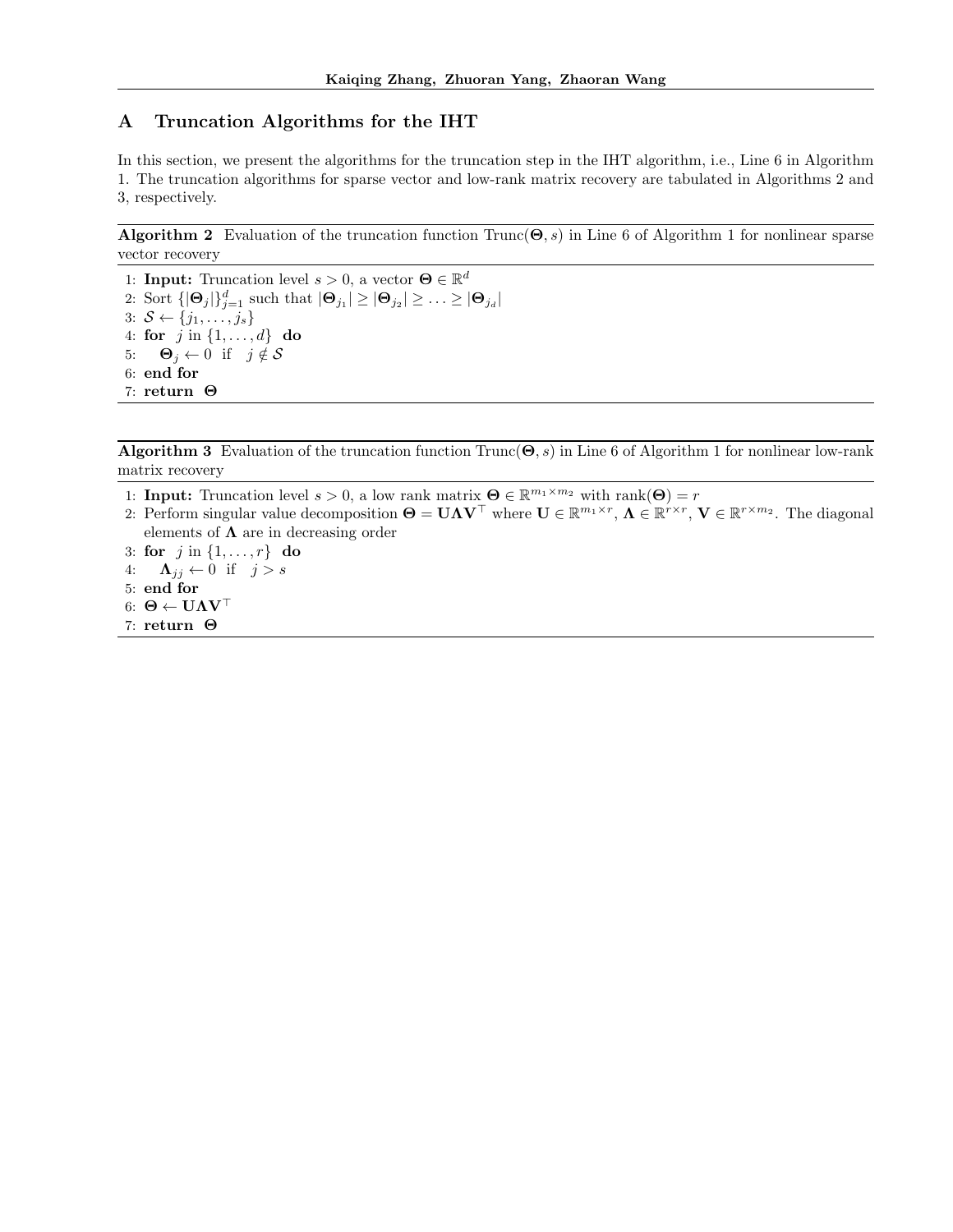## B Proof of the Main Results

In this section we give a detailed proof of the main results.

## B.1 Proof of Theorem 3.5

*Proof.* We first define supp $(\mathbf{V}) := \{j : v_j \neq 0\}$ , for any  $\mathbf{V} = (v_1, \dots, v_d)^\top \in \mathbb{R}^d$  as the support of **V**. When proceeding Algorithm 1 for sparse vector recovery, for  $t \geq 0$ , we denote  $\mathcal{S}^{(t)} = \text{supp}(\mathbf{\Theta}^{(t)})$ ,  $\mathcal{S}^* = \text{supp}(\mathbf{\Theta}^*)$  and  $\mathcal{F}^{(t)} = \mathcal{S}^{(t)} \cup \mathcal{S}^{(t+1)} \cup \mathcal{S}^*$ . By definition, the cardinality of  $\mathcal{F}^{(t)}$  is no larger than  $2s + s^*$ , i.e.,  $\|\mathbf{\Theta}_{\mathcal{F}^{(t)}}\|_0 \leq 2s + s^*$ . We denote  $\hat{\mathbf{\Theta}}^{(t+1)} = \mathbf{\Theta}^{(t)} - \eta \cdot \nabla_{\mathcal{F}^{(t)}} \ell(\mathbf{\Theta}^{(t)}),$  then by definition we have  $\mathbf{\Theta}^{(t+1)} = \text{Trunc}(\hat{\mathbf{\Theta}}^{(t+1)}, s)$ . By denoting  $\mathbf{\Delta}^{(t)}=\mathbf{\Theta}^{(t)}-\mathbf{\Theta}^{*}$ , we have

$$
\|\widetilde{\Theta}^{(t+1)} - \Theta^*\|_2 = \|\Delta^{(t)} - \eta \cdot \nabla_{\mathcal{F}^{(t)}} \ell(\Theta^{(t)})\|_2.
$$
\n(B.1)

According to the definition of the least-squares loss function in (1.2),  $\nabla \ell(\mathbf{\Theta}^{(t)})$  is represented as:

$$
\nabla \ell(\mathbf{\Theta}^{(t)}) = \frac{1}{n} \sum_{i=1}^{n} \left[ f(\langle \mathbf{X}_i, \mathbf{\Theta}^{(t)} \rangle) - Y_i \right] \cdot f'(\langle \mathbf{X}_i, \mathbf{\Theta}^{(t)} \rangle) \cdot \mathbf{X}_i = \mathbf{E}^{(t)} + \mathbf{G}^{(t)},
$$
(B.2)

where  $\mathbf{E}^{(t)}$  and  $\mathbf{G}^{(t)}$  are defined as

$$
\mathbf{E}^{(t)} := \frac{1}{n} \sum_{i=1}^{n} \left[ f'(\langle \mathbf{X}_i, \Theta^{(t)} \rangle) - f'(\langle \mathbf{X}_i, \Theta^* \rangle) \right] \cdot \epsilon_i \cdot \mathbf{X}_i, \text{ and}
$$
(B.3)

$$
\mathbf{G}^{(t)} \coloneqq \frac{1}{n} \sum_{i=1}^{n} f'(\langle \mathbf{X}_i, \mathbf{\Theta}^{(t)} \rangle) \cdot \left[ f(\langle \mathbf{X}_i, \mathbf{\Theta}^{(t)} \rangle) - f(\langle \mathbf{X}_i, \mathbf{\Theta}^* \rangle) \right] \cdot \mathbf{X}_i.
$$
 (B.4)

Triangle inequality yields that

$$
\|\widetilde{\Theta}^{(t+1)} - \Theta^*\|_2 \le \|\Delta^{(t)} - \eta \cdot \mathbf{G}_{\mathcal{F}^{(t)}}^{(t)}\|_2 + \eta \cdot \|\mathbf{E}_{\mathcal{F}^{(t)}}^{(t)}\|_2.
$$
\n(B.5)

Using Mean Value Theorem,  $\mathbf{G}^{(t)}$  can be written as

$$
\mathbf{G}^{(t)} = \frac{1}{n} \sum_{i=1}^{n} f'(\langle \mathbf{X}_i, \Theta^{(t)} \rangle) \cdot f'(\langle \mathbf{X}_i, \Theta_1 \rangle) \cdot \langle \mathbf{X}_i, \Delta^{(t)} \rangle \cdot \mathbf{X}_i = \mathbf{A}^{(t)} \cdot \Delta^{(t)},
$$
(B.6)

where  $\mathbf{\Theta}_1$  lies between  $\mathbf{\Theta}^{(t)}$  and  $\mathbf{\Theta}^*$  and  $\mathbf{A}^{(t)} = n^{-1} \sum_{i=1}^n f'(\langle \mathbf{X}_i, \mathbf{\Theta}^{(t)} \rangle) \cdot f'(\langle \mathbf{X}_i, \mathbf{\Theta}_1 \rangle) \cdot \mathbf{X}_i \mathbf{X}_i^{\top}$ . Since supp $(\mathbf{G}^{(t)}) \subseteq$  $\mathcal{F}^{(t)}$ , we actually have

$$
\mathbf{G}^{(t)} = \mathbf{A}^{(t)}_{\cdot, \mathcal{F}^{(t)}} \cdot \mathbf{\Delta}^{(t)}.\tag{B.7}
$$

Therefore, combining (B.5), (B.6), and (B.7), we obtain

$$
\|\widetilde{\Theta}^{(t+1)} - \Theta^*\|_2 \le \|\Delta^{(t)} - \eta \cdot \mathbf{G}_{\mathcal{F}^{(t)}}^{(t)}\|_2 + \eta \cdot \|\mathbf{E}_{\mathcal{F}^{(t)}}^{(t)}\|_2
$$
  
\n
$$
\le \|\mathbf{I} - \eta \cdot \mathbf{A}_{\mathcal{F}^{(t)},\mathcal{F}^{(t)}}^{(t)}\|_2 \cdot \|\mathbf{\Delta}^{(t)}\|_2 + \eta \cdot \|\mathbf{E}_{\mathcal{F}^{(t)}}^{(t)}\|_2, \tag{B.8}
$$

where  $I \in \mathbb{R}^{|\mathcal{F}^{(t)}| \times |\mathcal{F}^{(t)}|}$  is the identity matrix. Here the second inequality follows from the definition of operator norm. Since  $|\mathcal{F}^{(t)}| \leq 2s + s^*$ , by Assumptions 3.1 and 3.2 we have

$$
a^2[1 - \delta(2s + s^*)] \cdot ||\mathbf{V}||_2 \leq \mathbf{V}^\top \mathbf{A}_{\mathcal{F}^{(t)}, \mathcal{F}^{(t)}}^{(t)} \mathbf{V} \leq b^2[1 + \delta(2s + s^*)] \cdot ||\mathbf{V}||_2
$$

for any  $\mathbf{V} \in \mathbb{R}^{|\mathcal{F}^{(t)}|}$ . Therefore, given  $\eta$  we can bound  $\|\mathbf{I} - \eta \cdot \mathbf{A}_{\mathcal{F}^{(t)}}^{(t)}\|$  $\left\| \frac{f(t)}{\mathcal{F}^{(t)},\mathcal{F}^{(t)}} \right\|_2$  by

$$
\lambda_1(\eta) := \max\left\{1 - \eta a^2 [1 - \delta(2s + s^*)], \eta b^2 [1 + \delta(2s + s^*)] - 1\right\}.
$$
 (B.9)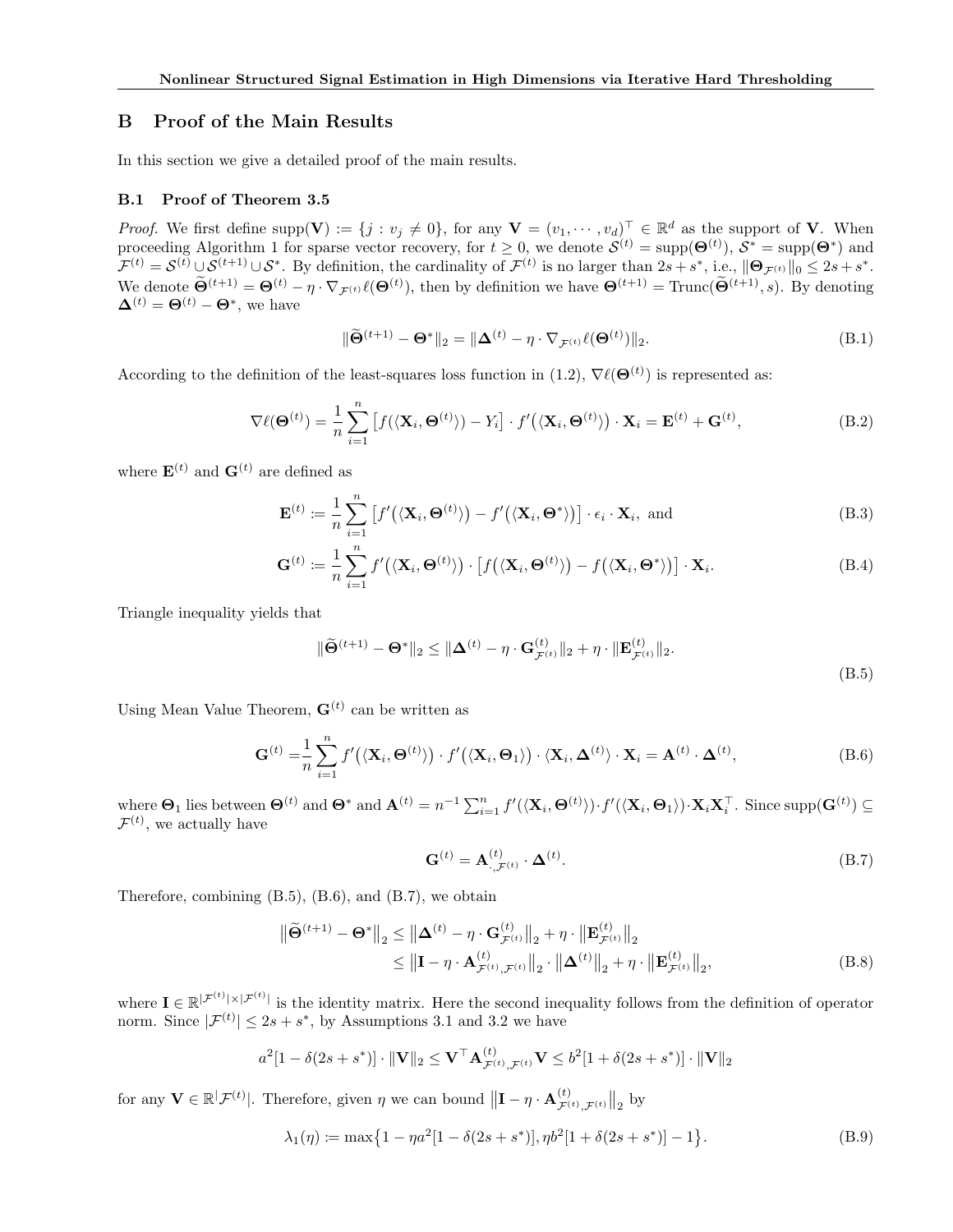By choosing  $3/7 \cdot \{a^2[1-\delta(2s+s^*)]\}^{-1} < \eta < 11/7 \cdot \{b^2[1+\delta(2s+s^*)]\}^{-1}$ , we have  $\lambda_1(\eta) \in (0, 4/7)$ . Note that given a and b, such  $\eta$  always exists as long as the constant  $\delta(2s + s^*)$  is sufficiently small.

Moreover, due to the property of the norms,

$$
\left\| \mathbf{E}_{\mathcal{F}^{(t)}}^{(t)} \right\|_{2} \leq \sqrt{2s + s^*} \cdot \left\| \mathbf{E}^{(t)} \right\|_{\infty}.
$$
\n(B.10)

Therefore, combining (B.8), (B.9), and (B.10), we obtain that

$$
\left\|\widetilde{\Theta}^{(t+1)} - \Theta^*\right\|_2 \le \lambda_1(\eta) \cdot \left\|\Delta^{(t)}\right\|_2 + \eta\sqrt{2s + s^*} \cdot \left\|\mathbf{E}^{(t)}\right\|_{\infty}.
$$
\n(B.11)

The following lemma further upper bounds  $\|\mathbf{E}^{(t)}\|_{\infty}$  with high probability.

**Lemma B.1.** For  $\mathbf{E}^{(t)}$  defined in (B.3), if we assume  $\mathbf{X}_i \in \mathbb{R}^d$  satisfies Assumption 3.4, then it holds with probability at least  $1 - d^{-1}$  that

$$
\left\| \mathbf{E}^{(t)} \right\|_{\infty} \le 2b\sigma D \cdot \sqrt{\log d/n}, \quad \forall t \ge 0.
$$
\n(B.12)

*Proof.* Recall that  $\epsilon_1, \ldots, \epsilon_n$  are i.i.d. sub-Gaussian random variables. By the definition of  $\mathbf{E}^{(t)}$ , for  $j \in \{1, \ldots, d\}$ , each entry  $E_j^{(t)}$  is a sub-Gaussian random variable with variance proxy given by

$$
\tau_t \coloneqq \frac{\sigma^2}{n^2} \sum_{i=1}^n [f'(\langle \mathbf{X}_i, \mathbf{\Theta}^{(t)} \rangle) - f' \langle \mathbf{X}_i, \mathbf{\Theta}^* \rangle ]^2 X_{ij}^2 \le 4b^2 \sigma^2 D^2/n, \quad \forall t \ge 0,
$$

where  $X_{ij}$  denotes the j-th entry in  $\mathbf{X}_i$ . Here the inequality follows from the assumption that  $f'(u) \leq b$  for all  $u \in \mathbb{R}$  and Assumption 3.4. By the definition of sub-Gaussian random vectors, for any  $\mathbf{A} \in \mathbb{R}^d$ , we have

$$
\max_{t \geq 0} \mathbb{E}[\exp(\mathbf{A}^\top \mathbf{E}^{(t)})] \leq \max_{t \geq 0} \exp(\|\mathbf{A}\|_2^2 \cdot \tau_t^2) \leq \exp(\|\mathbf{A}\|_2^2 \cdot 4b^2 \sigma^2 D^2/n).
$$

By the tail inequality for sub-Gaussian random variables, we conclude that

$$
\|\mathbf{E}^{(t)}\|_{\infty} \le 2b\sigma D \cdot \sqrt{\log d/n}, \quad \forall t \ge 0
$$

with probability at least  $1 - d^{-1}$ . Thus, we conclude the proof of the lemma.

Now we use the following lemma from Jain et al. (2014) to characterize the relation between  $\|\widetilde{\Theta}^{(t+1)} - \Theta^*\|_2$ and  $\|\Theta^{(t+1)} - \Theta^*\|_2$ .

**Lemma B.2.** For any  $\Theta \in \mathbb{R}^k$  and integer  $s \leq k$ , let  $\Theta_t = \text{Trunc}(\Theta, s)$ . Then for any  $\Theta^* \in \mathbb{R}^k$  such that  $\|\mathbf{\Theta}^*\|_0 \leq s^*$ , we have  $\|\mathbf{\Theta}_t - \mathbf{\Theta}\|_2^2 \leq (k-s)/(k-s^*) \cdot \|\mathbf{\Theta}^* - \mathbf{\Theta}\|_2^2$ .

Proof. See Lemma 1 of Jain et al. (2014) for a detailed proof.

Applying Lemma B.2 with  $\mathbf{\Theta} = \widetilde{\mathbf{\Theta}}^{(t+1)}$ , we have

$$
\|\widetilde{\Theta}^{(t+1)} - \Theta^{(t+1)}\|_2^2 \leq \frac{|\mathcal{F}^{(t)}| - s}{|\mathcal{F}^{(t)}| - s^*} \cdot \|\widetilde{\Theta}^{(t+1)} - \Theta^*\|_2^2 \leq \frac{s + s^*}{2s} \cdot \|\widetilde{\Theta}^{(t+1)} - \Theta^*\|_2^2
$$

where the second inequality follows from  $|\mathcal{F}^{(t)}| \leq 2s + s^*$ . From Assumption 3.2 that  $s \geq 8s^*$ , we further have

$$
\|\widetilde{\Theta}^{(t+1)} - \Theta^{(t+1)}\|_2^2 \leq 9/16 \cdot \|\widetilde{\Theta}^{(t+1)} - \Theta^*\|_2^2,
$$

Therefore, we obtain

$$
\|\Theta^{(t+1)} - \Theta^*\|_2 \le \|\Theta^{(t+1)} - \widetilde{\Theta}^{(t+1)}\|_2 + \|\widetilde{\Theta}^{(t+1)} - \Theta^*\|_2 \le 7/4 \cdot \|\widetilde{\Theta}^{(t+1)} - \Theta^*\|_2. \tag{B.13}
$$

Finally we obtain the main result by combining (B.11), (B.12), and (B.13):

$$
\|\Theta^{(t+1)} - \Theta^*\|_2 \leq \mu_1^t \cdot \|\Theta^{(0)} - \Theta^*\|_2 + C_1 \cdot \sqrt{(2s + s^*)\log d/n},
$$

where  $\mu_1 \in (0,1)$  and  $C_1 > 0$  is an absolute constant. Therefore, we conclude the proof of the theorem.  $\Box$ 

 $\Box$ 

 $\Box$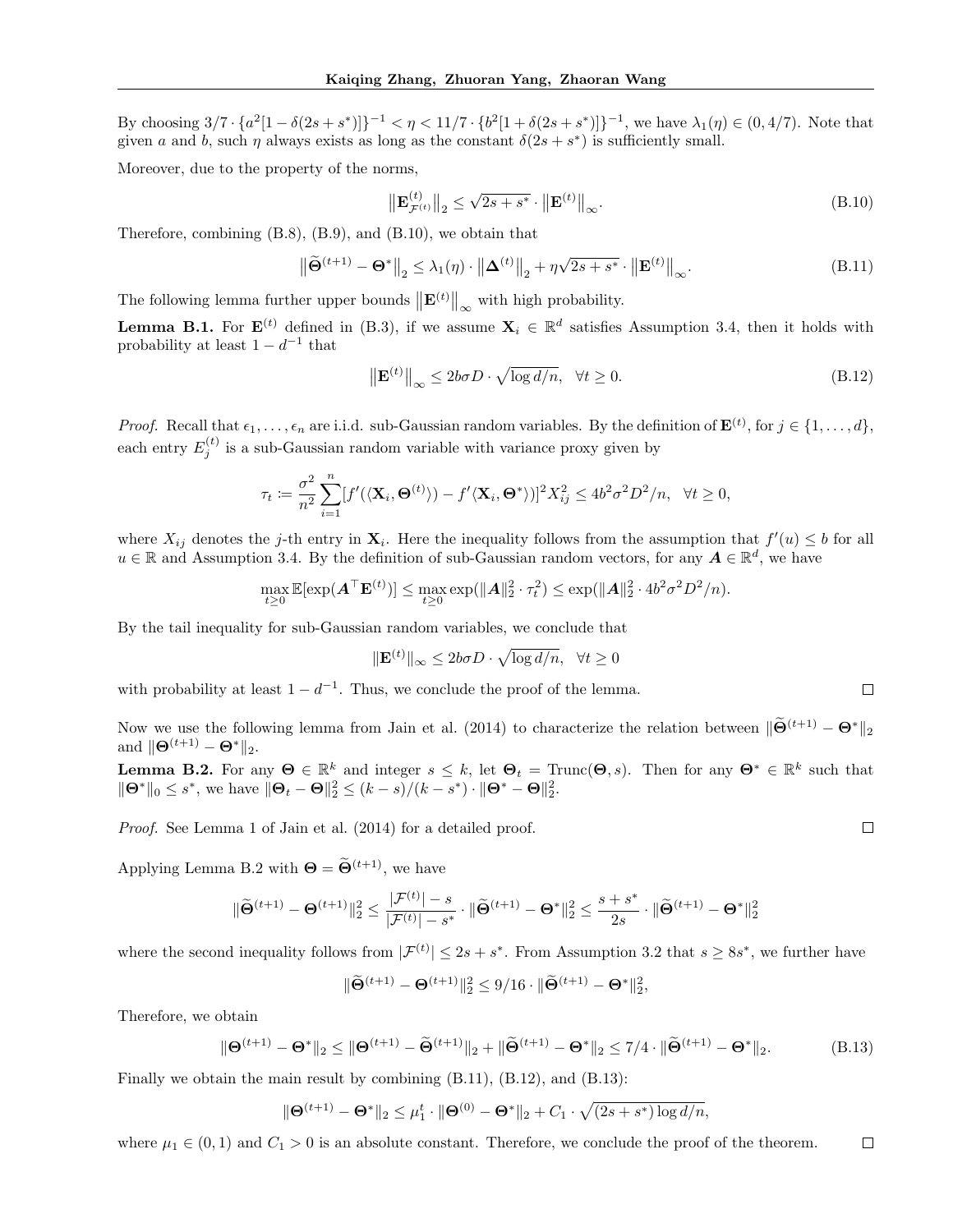## B.2 Proof of Theorem 3.6

Proof. The proof has the similar procedure as the proof of Theorem 3.5. When Algorithm 1 is adopted for low-rank matrix recovery, for  $t \geq 0$ , we define  $\mathcal{S}^{(t)}$  and  $\mathcal{S}^*$  as

$$
\begin{aligned} \mathcal{S}^{(t)} &:= \big\{ \mathbf{V} \in \mathbb{R}^{m_1 \times m_2} \ : \text{row} \big( \mathbf{V} \big) \subseteq \text{row} \big( \boldsymbol{\Theta}^{(t)} \big), \text{col} \big( \mathbf{V} \big) \subseteq \text{col} \big( \boldsymbol{\Theta}^{(t)} \big) \big\}, \\ \mathcal{S}^* &:= \big\{ \mathbf{V} \in \mathbb{R}^{m_1 \times m_2} \ : \text{row} \big( \mathbf{V} \big) \subseteq \text{row} \big( \boldsymbol{\Theta}^* \big), \text{col} \big( \mathbf{V} \big) \subseteq \text{col} \big( \boldsymbol{\Theta}^* \big) \big\}. \end{aligned}
$$

Therefore, any matrix in subspace  $\mathcal{F}^{(t)} := \mathcal{S}^{(t)} \cup \mathcal{S}^{(t+1)} \cup \mathcal{S}^*$  has rank no larger than  $2s+s^*$ , i.e.,  $\text{rank}(\mathbf{\Theta}_{\mathcal{F}^{(t)}}) \leq 2s+$  $s^*$ , for any  $\Theta \in \mathbb{R}^{m_1 \times m_2}$ . Therefore, by denoting  $\widetilde{\Theta}^{(t+1)} = \Theta^{(t)} - \eta \cdot \nabla_{\mathcal{F}^{(t)}} \ell(\Theta^{(t)})$  and  $\Theta^{(t+1)} = \text{Trunc}(\widetilde{\Theta}^{(t+1)}, s)$ , we obtain the same results as (B.1) and (B.2) for low-rank matrix recovery and have the same definition for  $\mathbf{E}^{(t)}$ and  $\mathbf{G}^{(t)}$  as (B.3) and (B.4), respectively. With triangle inequality for the Frobenius norm, we obtain

$$
\left\| \widetilde{\Theta}^{(t+1)} - \Theta^* \right\|_F \le \left\| \Delta^{(t)} - \eta \cdot \mathbf{G}_{\mathcal{F}^{(t)}}^{(t)} \right\|_F + \eta \cdot \left\| \mathbf{E}_{\mathcal{F}^{(t)}}^{(t)} \right\|_F. \tag{B.14}
$$

We need to upper bound the two terms on the right hand side.

Using the Mean Value Theorem,  $\mathbf{G}^{(t)}$  can be written as

$$
\mathbf{G}^{(t)} = \frac{1}{n} \sum_{i=1}^{n} f'(\langle \mathbf{X}_i, \mathbf{\Theta}^{(t)} \rangle) \cdot f'(\langle \mathbf{X}_i, \mathbf{\Theta}_1 \rangle) \cdot \langle \mathbf{X}_i, \mathbf{\Delta}^{(t)} \rangle \cdot \mathbf{X}_i = \frac{1}{n} \sum_{i=1}^{n} B_i \cdot \langle \mathbf{X}_i, \mathbf{\Delta}^{(t)} \rangle \cdot \mathbf{X}_i,
$$

where  $\mathbf{\Theta}_1$  lies between  $\mathbf{\Theta}^{(t)}$  and  $\mathbf{\Theta}^*$  and  $B_i = f'(\langle \mathbf{X}_i, \mathbf{\Theta}^{(t)} \rangle) \cdot f'(\langle \mathbf{X}_i, \mathbf{\Theta}_1 \rangle)$ . Hence by definition,  $\|\mathbf{\Delta}^{(t)} - \eta \cdot \mathbf{G}_{\mathcal{F}^{(t)}}^{(t)}\|$  $\left\Vert \frac{t}{\mathcal{F}^{(t)}}\right\Vert _{F}% \leq\epsilon\Vert _{F}^{(t)}$ can be written as

$$
\left\| \mathbf{\Delta}^{(t)} - \boldsymbol{\eta} \cdot \mathbf{G}_{\mathcal{F}^{(t)}}^{(t)} \right\|_{F} = \sup_{\widetilde{\mathbf{\Delta}} \in \widetilde{\mathcal{S}}^{(t)}} \left| \langle \widetilde{\mathbf{\Delta}}, \mathbf{\Delta}^{(t)} \rangle - \boldsymbol{\eta} \cdot \frac{1}{n} \sum_{i=1}^{n} B_{i} \cdot \langle \mathbf{X}_{i}, \mathbf{\Delta}^{(t)} \rangle \langle \widetilde{\mathbf{\Delta}}, \mathbf{X}_{i} \rangle \right| \tag{B.15}
$$

where  $\widetilde{S}^{(t)} := \{ \widetilde{\Delta} \in \mathcal{F}^{(t)} : ||\widetilde{\Delta}||_F = 1 \}$ . Using triangle inequality, we have

$$
\sup_{\widetilde{\Delta} \in \widetilde{S}^{(t)}} \left| \langle \widetilde{\Delta}, \Delta^{(t)} \rangle - \eta \cdot \frac{1}{n} \sum_{i=1}^{n} B_i \cdot \langle \mathbf{X}_i, \Delta^{(t)} \rangle \langle \widetilde{\Delta}, \mathbf{X}_i \rangle \right|
$$
\n
$$
\leq \sup_{\widetilde{\Delta} \in \widetilde{S}^{(t)}} \left| \langle \widetilde{\Delta}, \Delta^{(t)} \rangle - \eta \cdot \frac{1}{n} \sum_{i=1}^{n} B_i \cdot \langle \widetilde{\Delta}, \Delta^{(t)} \rangle \right| +
$$
\n
$$
\left| \eta \cdot \frac{1}{n} \sum_{i=1}^{n} B_i \cdot \langle \langle \widetilde{\Delta}, \Delta^{(t)} \rangle - \langle \mathbf{X}_i, \Delta^{(t)} \rangle \langle \widetilde{\Delta}, \mathbf{X}_i \rangle \rangle \right| \tag{B.16}
$$

The first term on the right hand side of (B.16) is bounded as

$$
\sup_{\widetilde{\mathbf{\Delta}} \in \widetilde{\mathcal{S}}^{(t)}} \left| \langle \widetilde{\mathbf{\Delta}}, \mathbf{\Delta}^{(t)} \rangle - \eta \cdot \frac{1}{n} \sum_{i=1}^n B_i \cdot \langle \widetilde{\mathbf{\Delta}}, \mathbf{\Delta}^{(t)} \rangle \right| \le \max\{1 - \eta a^2, \eta b^2 - 1\} \cdot \|\mathbf{\Delta}^{(t)}\|_F,
$$
\n(B.17)

due to the boundness of the derivative  $f'$ .

For the second term on the right hand side of (B.16), we introduce the following lemma from Carpentier and Kim (2015) to bound it.

**Lemma B.3.** Under Assumption 3.2, for any  $s \leq 8s^*$ , we have that

$$
\sup_{\mathbf{A}, \mathbf{B} \in \mathcal{R}(s)} \left| \frac{1}{n} \sum_{i=1}^{n} \langle \mathbf{X}_i, \mathbf{A} \rangle \langle \mathbf{X}_i, \mathbf{B} \rangle - \langle \mathbf{A}, \mathbf{B} \rangle \right| \le 2\delta(s) \cdot \|\mathbf{A}\|_F \|\mathbf{B}\|_F,
$$
\n(B.18)

where we denote  $\mathcal{R}(s) := \{ \mathbf{V} \in \mathbb{R}^{m_1 \times m_2} \colon |\text{row}(\mathbf{V})| \leq s, |\text{col}(\mathbf{V})| \leq s \}.$ 

Proof. See Lemma 5.1. of Carpentier and Kim (2015) for a detailed proof.